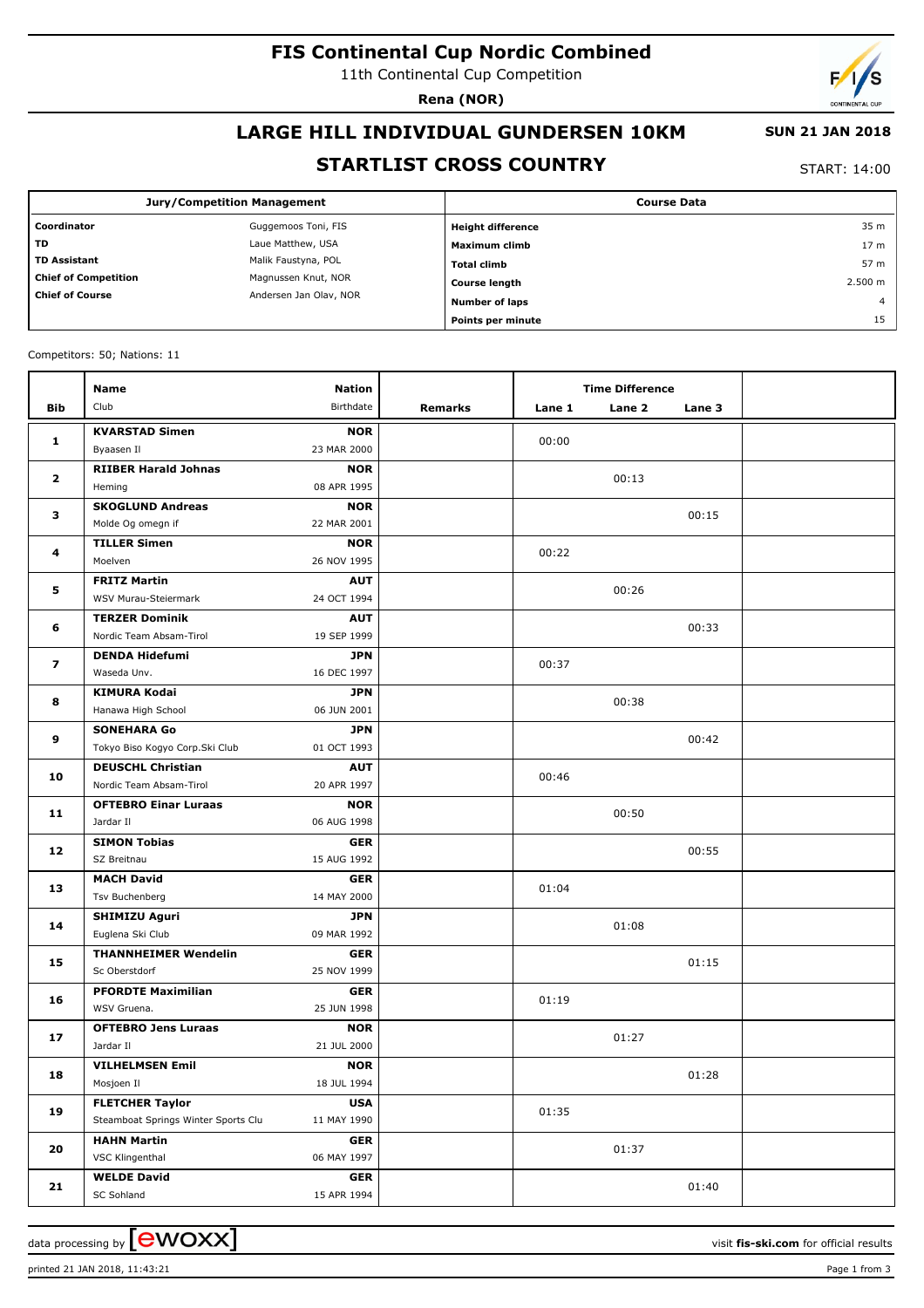# **FIS Continental Cup Nordic Combined**

11th Continental Cup Competition

**Rena (NOR)**



## **LARGE HILL INDIVIDUAL GUNDERSEN 10KM**

#### **SUN 21 JAN 2018**

## **STARTLIST CROSS COUNTRY**

START: 14:00

|     | Name                                                    | <b>Nation</b>             |         |        | <b>Time Difference</b> |        |  |
|-----|---------------------------------------------------------|---------------------------|---------|--------|------------------------|--------|--|
| Bib | Club                                                    | Birthdate                 | Remarks | Lane 1 | Lane 2                 | Lane 3 |  |
|     | <b>KOPP Tim</b>                                         | <b>GER</b>                |         |        |                        |        |  |
| 22  | VSC Klingenthal                                         | 11 FEB 1999               |         | 01:40  |                        |        |  |
|     | <b>SKAARSET Lars Ivar</b>                               | <b>NOR</b>                |         |        |                        |        |  |
| 23  | Soere Aal il                                            | 05 JAN 1998               |         |        | 01:40                  |        |  |
|     | <b>ANDREWS Grant</b>                                    | <b>USA</b>                |         |        |                        |        |  |
| 24  | Steamboat Springs Winter Sports Clu                     | 03 DEC 1997               |         |        |                        | 01:52  |  |
| 25  | <b>RETTENEGGER Thomas</b>                               | <b>AUT</b>                |         | 01:52  |                        |        |  |
|     | TSU St. Veit im Pongau-Salzburg                         | 05 FEB 2000               |         |        |                        |        |  |
| 26  | <b>FLATLA Kasper Moen</b>                               | <b>NOR</b>                |         |        | 01:52                  |        |  |
|     | Jardar II                                               | 22 FEB 1999               |         |        |                        |        |  |
| 27  | JOHANSEN Truls Soenstehagen                             | <b>NOR</b>                |         |        |                        | 01:53  |  |
|     | Elverum Hopp                                            | 26 JUN 1991               |         |        |                        |        |  |
| 28  | <b>ABRAMOV Konstantin</b><br>Moskovskaya Obl. GBU TSOVS | <b>RUS</b><br>29 JUN 1997 |         | 01:55  |                        |        |  |
|     | <b>JOEBSTL Thomas</b>                                   | <b>AUT</b>                |         |        |                        |        |  |
| 29  | SG Klagenfurt-Kaernten                                  | 22 SEP 1995               |         |        | 02:04                  |        |  |
|     | <b>GERSTGRASER Paul</b>                                 | <b>AUT</b>                |         |        |                        |        |  |
| 30  | SV Schwarzach-Salzburg                                  | 22 MAY 1995               |         |        |                        | 02:06  |  |
|     | YAMAMOTO Ryota                                          | JPN                       |         |        |                        |        |  |
| 31  | Waseda Unv.                                             | 13 MAY 1997               |         | 02:06  |                        |        |  |
| 32  | <b>ZEMAN Martin</b>                                     | CZE                       |         |        | 02:07                  |        |  |
|     | ASO Dukla Liberec                                       | 01 JUL 1993               |         |        |                        |        |  |
| 33  | <b>BURAAS Lars</b>                                      | <b>NOR</b>                |         |        |                        | 02:11  |  |
|     | Hurdal II                                               | 17 JAN 1995               |         |        |                        |        |  |
| 34  | <b>RUNGGALDIER Lukas</b><br><b>GS FIAMMEGIALLE</b>      | ITA<br>31 JUL 1987        |         | 02:14  |                        |        |  |
|     | <b>LOOMIS Adam</b>                                      | <b>USA</b>                |         |        |                        |        |  |
| 35  | Flying Eagles Ski Club                                  | 19 MAR 1992               |         |        | 02:19                  |        |  |
|     | <b>MASTIEV Samir</b>                                    | <b>RUS</b>                |         |        |                        |        |  |
| 36  | Ekaterinburg Dinamo                                     | 13 JAN 1993               |         |        |                        | 02:26  |  |
|     | <b>SALMELA Olli</b>                                     | <b>FIN</b>                |         |        |                        |        |  |
| 37  | Ounasvaaran Hiihtoseura                                 | 27 MAY 1994               |         | 02:32  |                        |        |  |
| 38  | <b>MRAZ Noa Ian</b>                                     | <b>AUT</b>                |         |        | 02:38                  |        |  |
|     | SG Klagenfurt-Kaernten                                  | 17 OCT 1996               |         |        |                        |        |  |
| 39  | <b>MAIERHOFER Manuel</b>                                | <b>ITA</b>                |         |        |                        | 02:38  |  |
|     | <b>GS FIAMMEGIALLE</b>                                  | 17 DEC 1992               |         |        |                        |        |  |
| 40  | <b>FLASCHBERGER Bernhard</b><br>TSU St. Veit-Salzburg   | <b>AUT</b>                |         | 02:43  |                        |        |  |
|     | <b>SALO Jussi</b>                                       | 06 JUL 1996<br><b>FIN</b> |         |        |                        |        |  |
| 41  | Tampereen Pyrintoe                                      | 24 NOV 1991               |         |        | 02:46                  |        |  |
|     | <b>SHUMATE Jared</b>                                    | <b>USA</b>                |         |        |                        |        |  |
| 42  | Park City Ski and Snowboard                             | 06 MAR 1999               |         |        |                        | 02:52  |  |
| 43  | <b>MAH Nathaniel</b>                                    | CAN                       |         |        |                        |        |  |
|     | Altius Nordic ski club                                  | 08 SEP 1995               |         | 03:01  |                        |        |  |
| 44  | <b>GIANMOENA Luca</b>                                   | ITA                       |         |        | 03:06                  |        |  |
|     | LAVAZE' VARENA                                          | 16 NOV 1997               |         |        |                        |        |  |
| 45  | <b>KONOPLEV Ivan</b>                                    | <b>RUS</b>                |         |        |                        | 03:14  |  |
|     | KOR 1 Vyborgskaya SDUSHOR                               | 04 MAY 1998               |         |        |                        |        |  |
| 46  | <b>RAKPAROV Chingiz</b>                                 | KAZ                       |         | 03:14  |                        |        |  |
|     |                                                         | 05 JUL 1995               |         |        |                        |        |  |
| 47  | <b>PASHAEV Alexander</b>                                | <b>RUS</b>                |         |        | 03:14                  |        |  |
|     | St.Petersburg SHVSM po ZVS.                             | 06 DEC 1997               |         |        |                        |        |  |

data processing by **CWOXX** and  $\overline{A}$  wisit **fis-ski.com** for official results

printed 21 JAN 2018, 11:43:21 Page 2 from 3